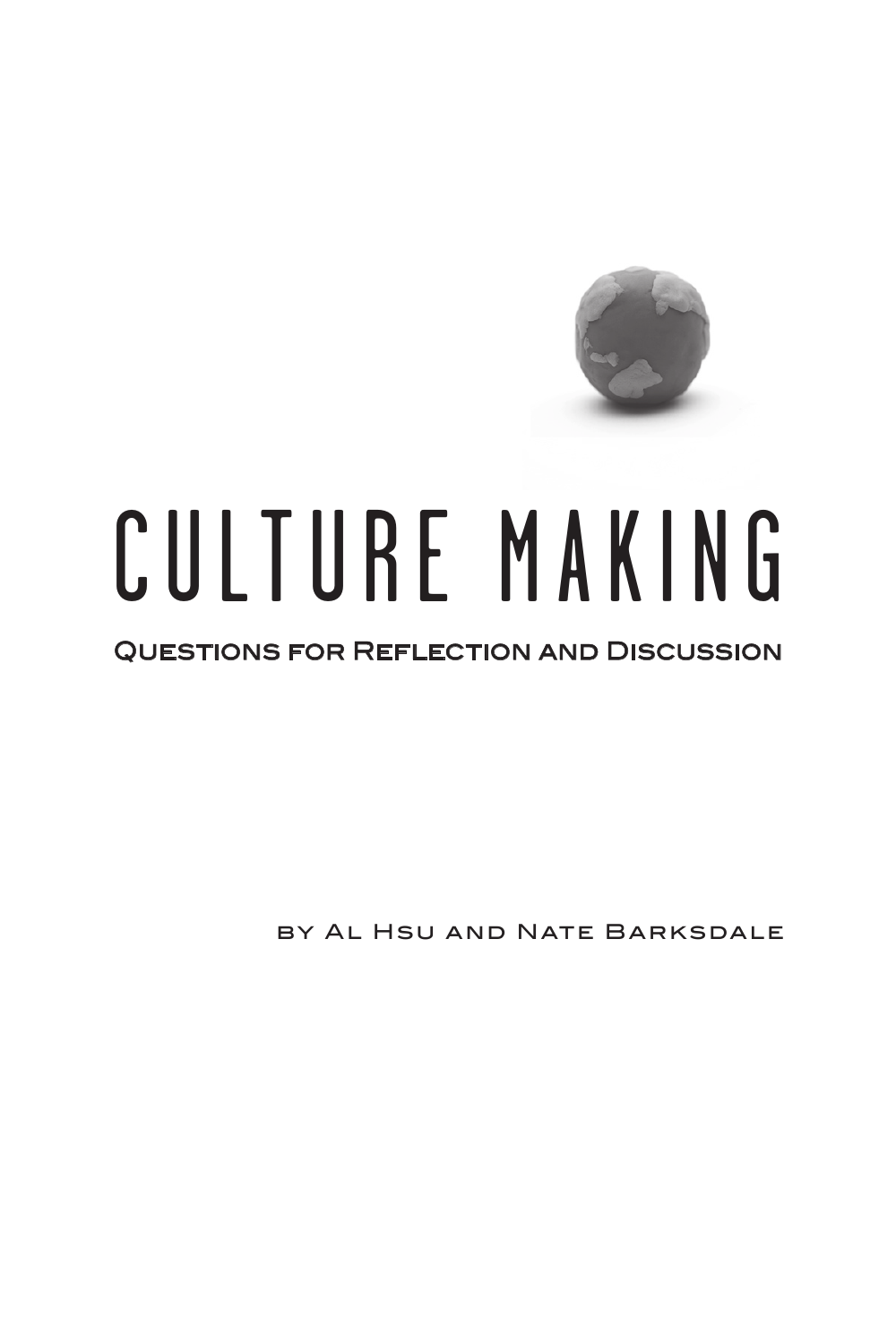# PART 1: CULTURE

# **Introduction and Chapter 1—***The Horizons of the Possible*

- 1. What comes to mind when you hear the word *culture?*
- 2.In your experience, how do Christians usually talk about "culture"?
- 3. The author writes, "Culture is what we make of the world" (p. 23). What does he mean?
- 4. How are omelets and interstate highways examples of culture? What do they make possible and impossible?
- 5. Select an everyday object or cultural phenomenon. As a case study, examine it through the lenses of the five questions for diagnosing culture (pp. 29–30). (For some examples, visit <http://www.culture-making .com/five\_questions/>.)
	- *• What does this cultural artifact assume about the way the world is?*
	- *• What does this cultural artifact assume about the way the world should be?*
	- *• What does this cultural artifact make possible?*
	- *• What does this cultural artifact make impossible (or at least very difficult)?*
	- *• What new forms of culture are created in response to this artifact?*
- 6. If culture is inescapable and "there is no withdrawing from culture" (p. 36), what implications does this have for our lives as Christians?

# **Chapter 2—***Cultural Worlds*

- 1. Think about a favorite hit movie, TV show, book or music album. Now consider another such entity that was less "successful." How do they differ in how they shaped culture?
- 2. The author quotes Steve Jobs: "Real artists ship" (p. 40). What does this mean? What might be examples of cultural artifacts that didn't "ship"?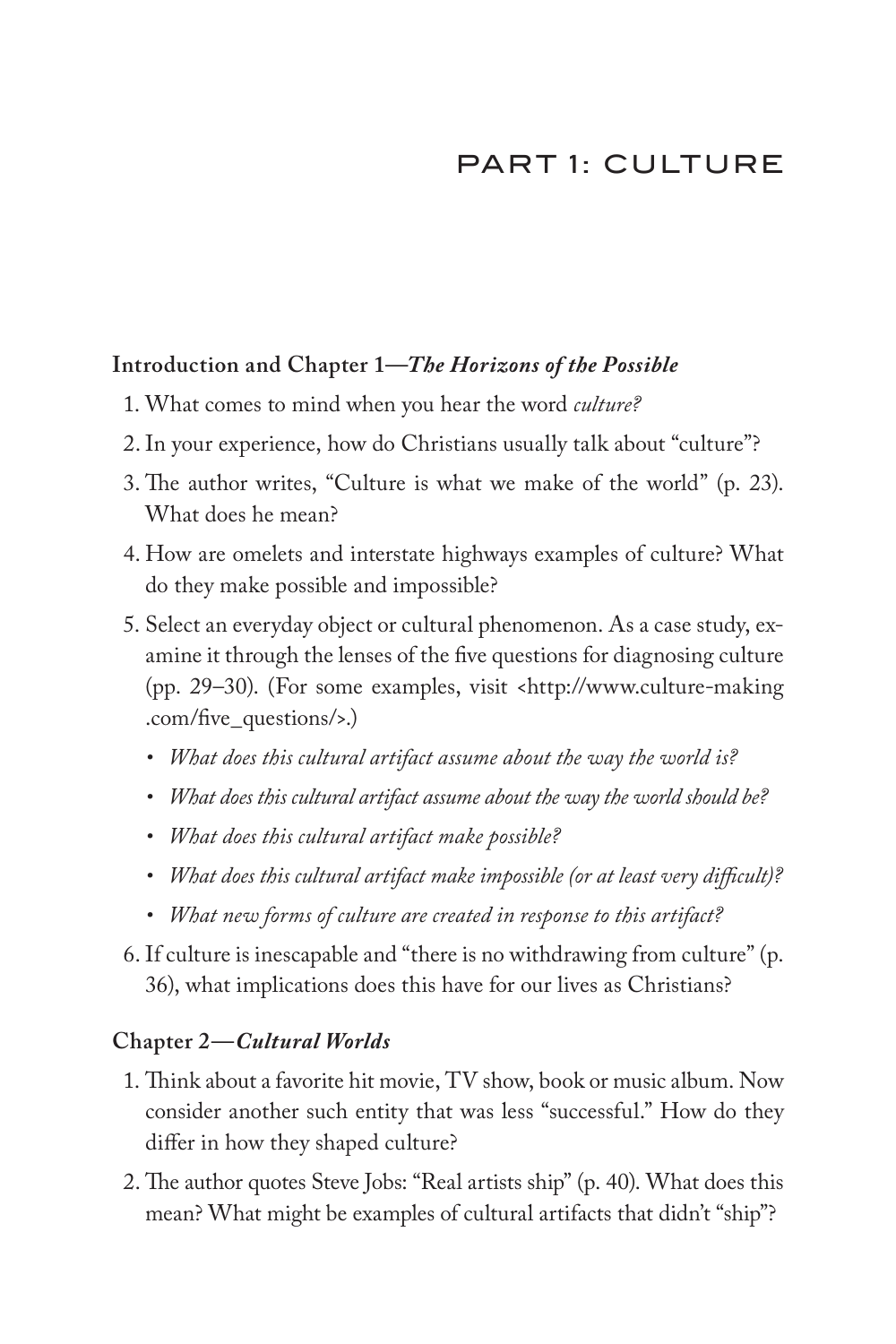- 3. How do cultural goods have particular "publics"?
- 4. How do people wield cultural power? How do they experience cultural poverty?
- 5. What different spheres and scales of culture do you participate in? In what cultures are you at home and wield influence, and in what cultures do you feel out of place?
- 6. What different places have you lived? How do their cultures differ?
- 7. "There is no such thing as 'the Culture'" (p. 48). Do you agree or disagree? What implications does this have for how we talk about and interact with "culture"?
- 8. In what ways are you a cultural immigrant? In what ways are you called to be a cultural missionary?

## **Chapter 3—***Teardowns, Technology and Change*

- 1. How have you renovated your home or living space? What changes did you make, and why? In what ways were the changes beneficial, and in what ways were they not?
- 2. How might cultural changes that are intended to make "progress" have negative unintended consequences?
- 3. The author says, "The faster a given layer of culture changes, the less long-term effect it has on the horizons of possibility and impossibility" (p. 56). What are examples of short-term changes with little lasting impact? of cultural changes that take longer to accomplish but with more long-term significance?
- 4. Where do you see Christians grasping for "silver bullets" (p. 59) of Christian influence?
- 5. "Culture is much more than a 'worldview'" (p. 60). What are some advantages and limitations of worldview thinking?
- 6. Rather than thinking ourselves into new ways of behaving, how might we behave ourselves into new ways of thinking?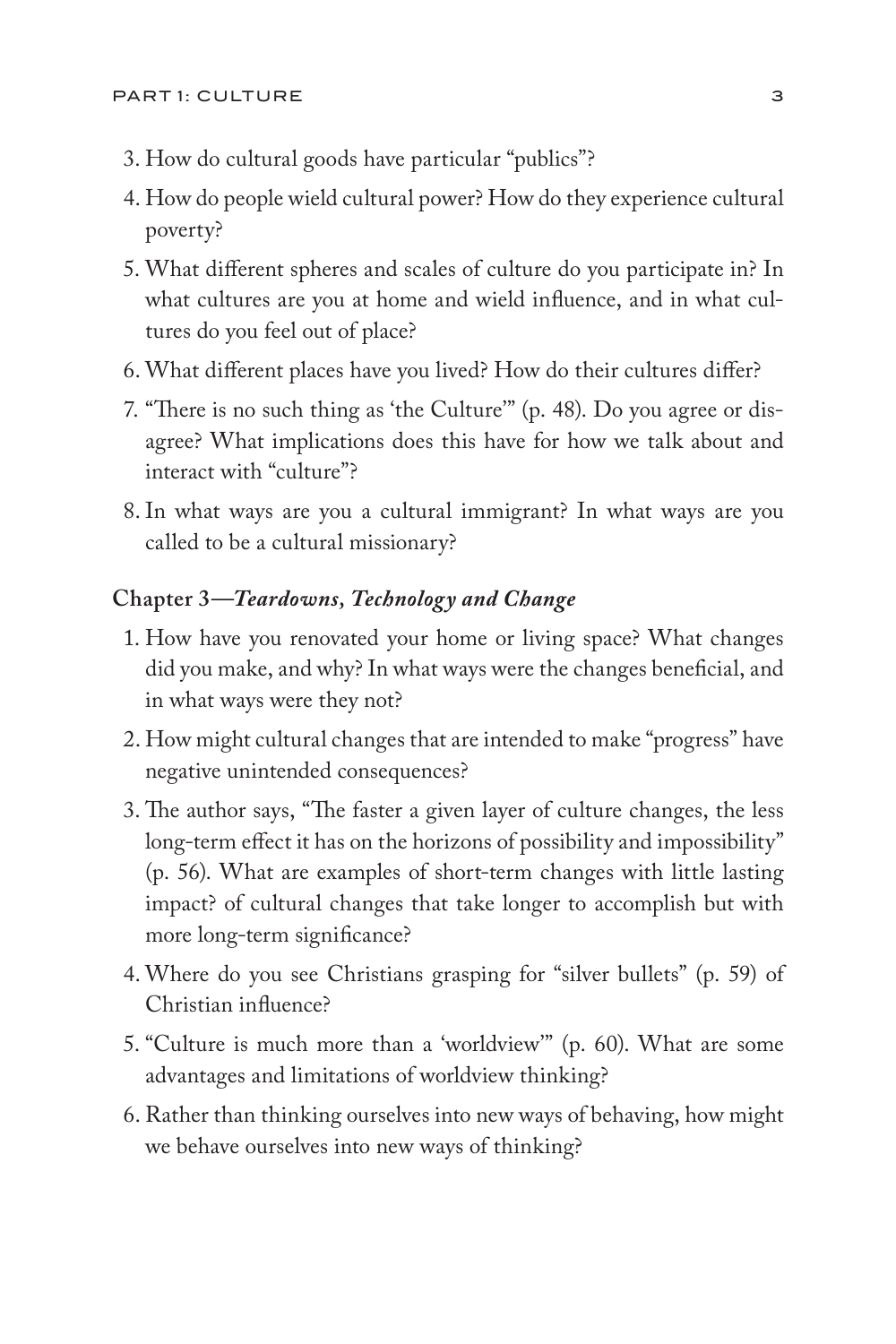#### **Chapter 4—***Cultivation and Creation*

- 1. Think of a recent meal that you prepared. How was it an act of culture making?
- 2. "The only way to change culture is to create more of it" (p. 67). What are examples of this, in your own life or in society at large?
- 3. Consider the four strategies, on pages 68-70, of condemning culture, critiquing culture, copying culture and consuming culture. How have you or others done each of these?
- 4. Think of a piece of culture (a meal, a tool, a movie, a song) and list a few of the cultural contexts and traditions that helped shape its creation.
- 5. How is cultivation different from creation? How is it similar?
- 6. "Cultivation is a somewhat less appealing word, I've found, than creation" (p. 75). Is that true for you? Do you know of people, or situations, where the opposite seems more true?
- 7. What is an example of a cultural activity you've participated in that, like playing the piano, took diligent, disciplined practice before you could experience the creative, fun aspects that initially drew you to it?
- 8. The author points out that, as with a child learning language, a lot of the discipline of cultivating culture involves imitation rather than creativity. Is this sort of imitation the same thing as "copying culture" that we discussed earlier in the chapter? How might they differ?
- 9. What's an act of "culture keeping" that has helped make possible your own "culture making"?

#### **Chapter 5—***Gestures and Postures*

- 1. What different cultural contexts and approaches are assumed by each of the four Gospels?
- 2. What are some ways the author argues that American Christianity influenced American culture during the nineteenth century? In what ways did the influence run the other way?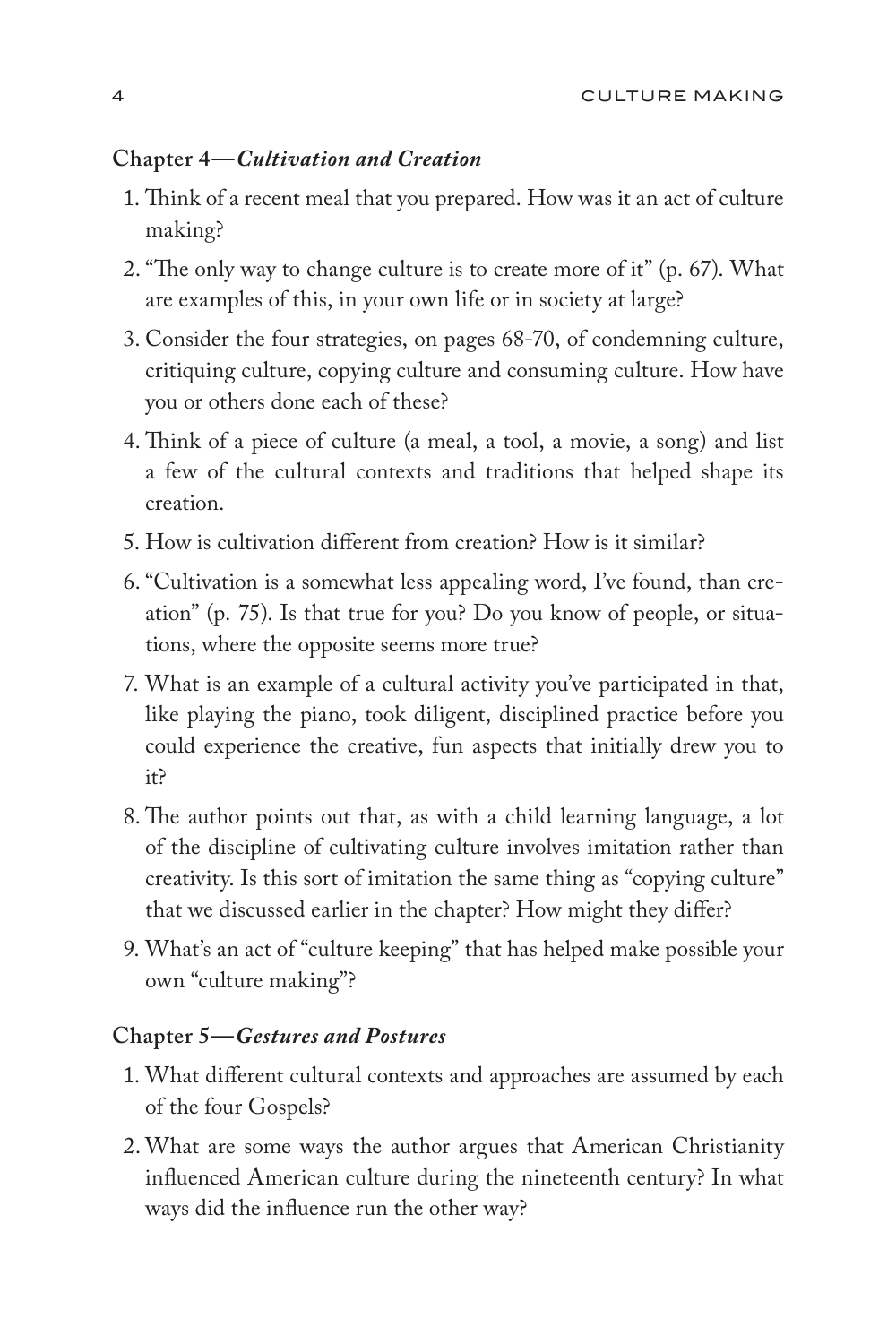- 3. In what ways have America's Christian fundamentalists condemned culture? What are some aspects of culture that they embraced? Are any of these familiar in your experience with the church?
- 4. What are some of your experiences with the "evangelical" strategy of cultural critique?
- 5. CCM (Christian Contemporay Music) provides an example of Christians copying what was going on in popular culture—though with the necessary changes to allow for what the author calls the "Jesus quotient." In what ways has this cultural strategy been problematic? In what ways has it been effective? Can you think of examples where CCM has actually represented a different cultural posture (condemnation, critique, cultivation)?
- 6. Do you agree with the author that today's evangelicals largely exhibit a posture of simply consuming whatever the broader culture has to offer? Think of some examples of your own cultural consumption that you take for granted. How do you think earlier generations of American Christians might have responded to the same cultural offerings?
- 7. Have there been times in your own life when a gesture of condemnation, critique or copying became a posture? How did that happen? What did you gain and lose by taking on that posture?
- 8. How does consumption differ from the other postures toward culture the author discusses in this section?
- 9. How do the postures of artist and gardener differ from the other ones discussed in this chapter?
- 10. Is there a cultural arena, large or small, where you've made your own transition from suspicious critic to active cultivator or creator?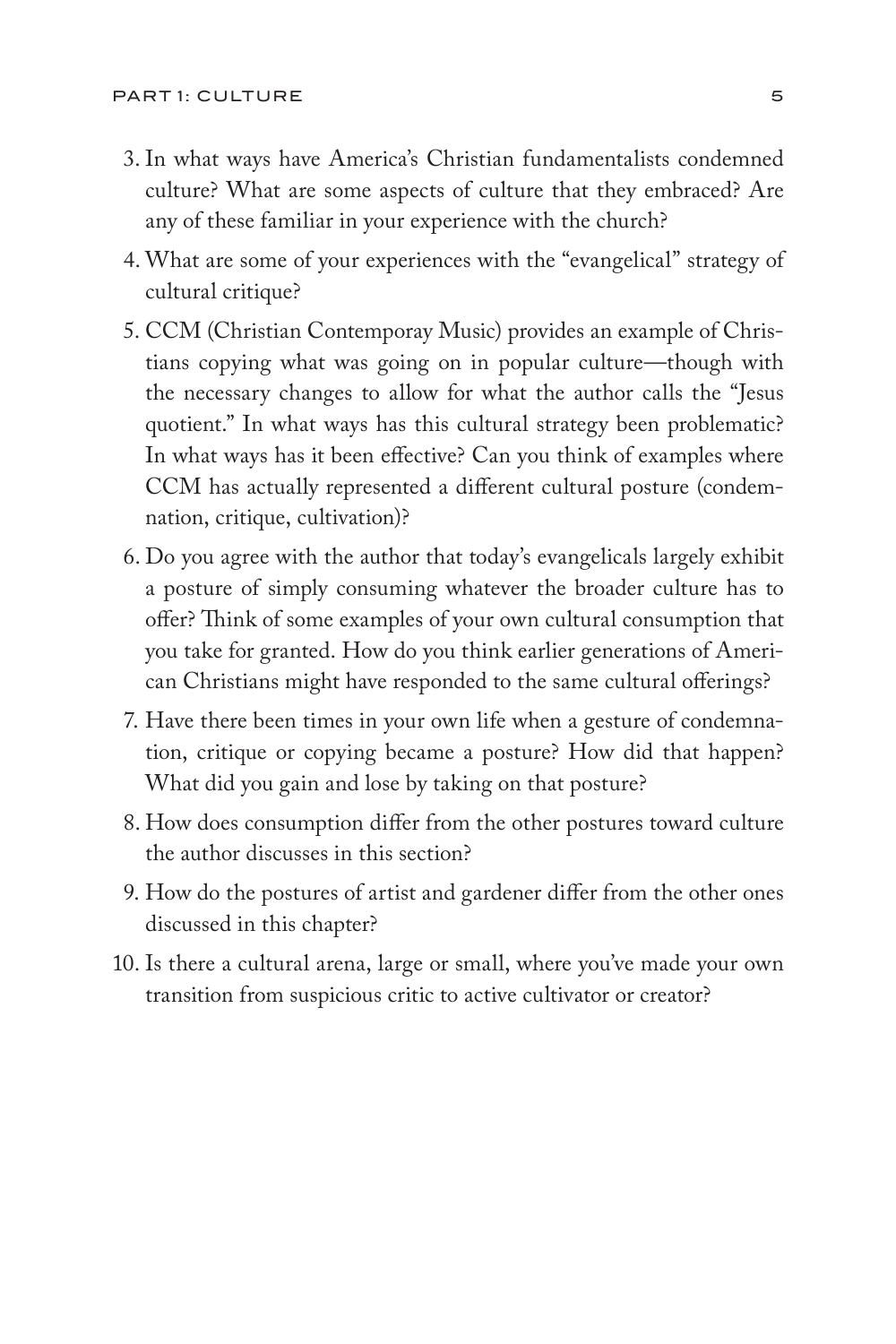# PART 2: GOSPEL

## **Chapter 6—***The Garden and the City*

- 1. What does humanity's being made in God's image imply about our relation to the created world? about our role as creators?
- 2. As a reminder that we too have the gift and chance to create things that are entirely new, come up with—and speak out loud—a sentence that no one has ever spoken before.
- 3. What does the author mean in saying that "creation is relational" (p. 105)? What does that imply about God? about us?
- 4. What's an example from your own life of how "creation requires cultivation"? How do separating, ordering and pruning cause creation to facilitate creativity?
- 5. Why do you think God ends the creative process in Genesis 1 with celebration and rest? What does that teach us about our own approaches to creation?
- 6. A garden, says the author, is nature plus culture. How does that play out in the Genesis 2 story? If you've ever cultivated plants, reflect on how that has played out in your own gardens.
- 7. What is the significance of God's having Adam name the animals? What does it say about God's view of culture and how culture gets made?
- 8. The author says, "culture is God's first and best gift to humanity" (p. 110). Do you agree? In what ways, in your own experience, might this claim be surprising?
- 9. What are some of the differences between wilderness and a theme park? Do you agree with the author that it's difficult to be fully human in either of them? Why?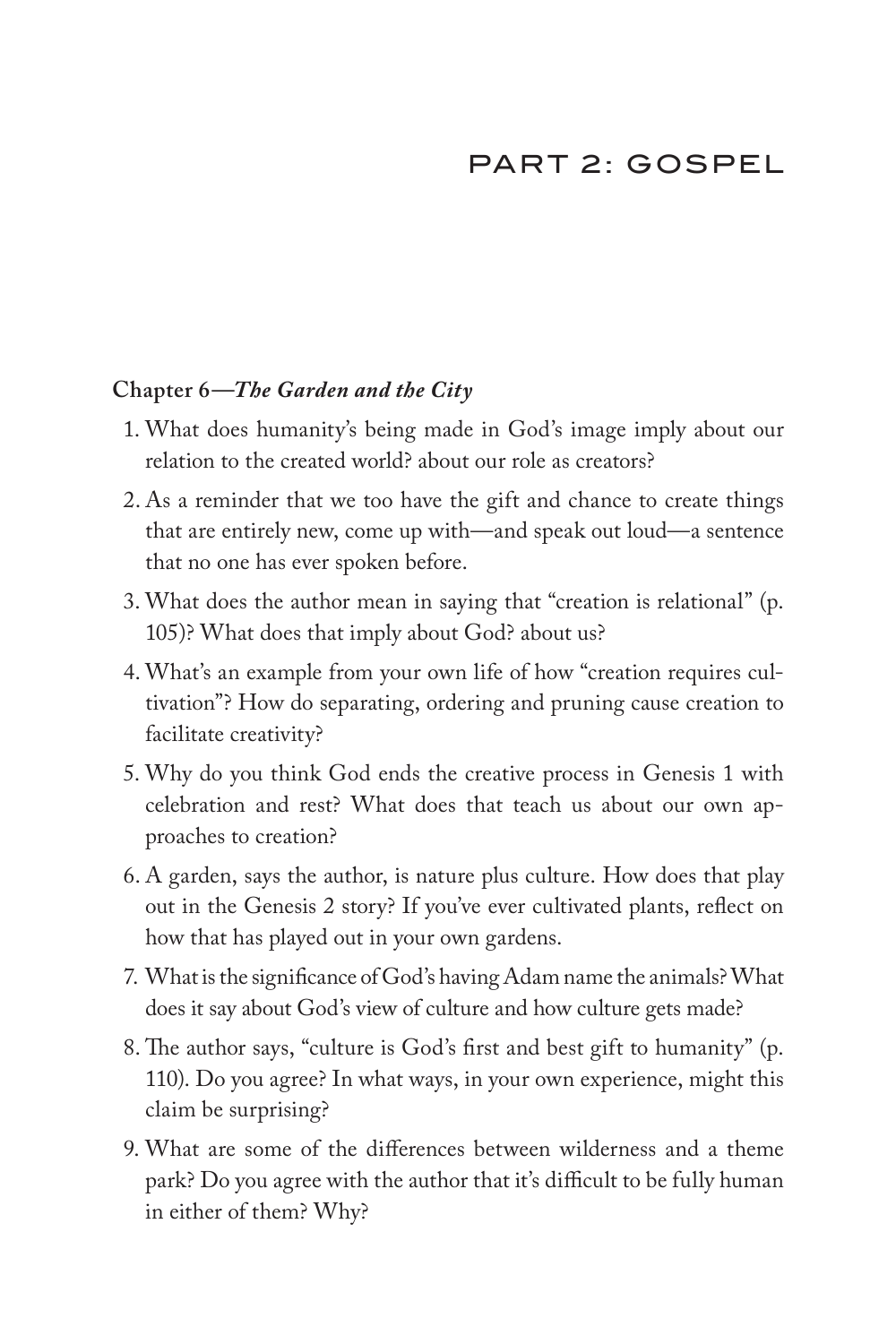- 10. How does culture change in the Genesis story after the Fall?
- 11. What were the builders of the Tower of Babel trying to undo with their culture? How was God's response both a curse and an act of mercy?
- 12. How does the author argue for the truthfulness of the "primordial" first chapters of Genesis—and what does he seem to mean by truthfulness? Do you agree or disagree with him?

#### **Chapter 7—***The Least of Nations*

- 1. What are some examples of how God responds to humankind's early cultural disasters with acts of cultural grace? What does that imply about the nature of culture?
- 2. What are some of the ways Israel enacted each of the six "cultural postures" during its history—condemning, critiquing, copying, consuming, cultivating, creating?
- 3. How are time, place and size essential elements of the story of Israel's cultural development and training in faithfulness?
- 4. In what ways does the story of Israel's "education in faith" (p. 131) extend beyond being purely spiritual or religious and into the broader realm of cultural practice?

#### **Chapter 8—***Jesus as Culture Maker*

- 1. What do Jesus' genealogies suggest about his relation to culture?
- 2. List some of the ways that Jesus may have acted as a culture cultivator, especially during the first thirty years of his life.
- 3. How was Jesus a culture creator with respect to his approach to teaching? meals? the temple?
- 4. In what ways does the author suggest the phrase "the kingdom of God" would have different cultural resonances in first-century Palestine than it does for us today?
- 5. What are some of the ways that Jesus' "prescription for changing the heart involves changes in culture" (p. 139)?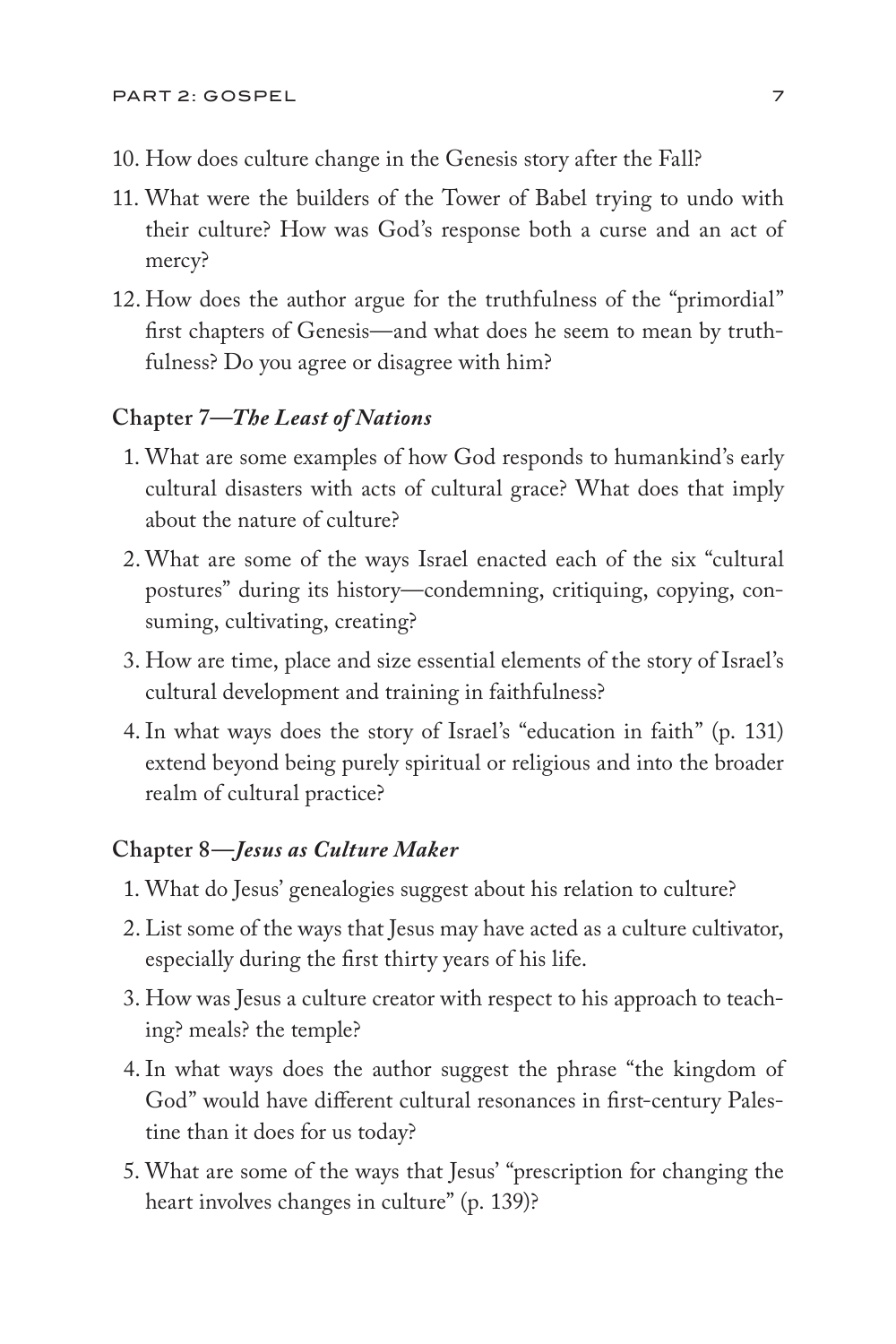- 6. What does the author mean by "cultural dead ends" (p. 141)?
- 7. The author suggests the resurrection is underappreciated as a cultureshaping event. Why is the first example he cites—the shift of the early Christians' day of worship from the seventh to the first day of the week—so significant?
- 8. What does the transformation of the cross from symbol of torture to a symbol of life suggest about the Gospel's unique culture-making role?

#### **Chapter 9—***From Pentecost . . .*

- 1. "The book of Acts is a book of cities" (p. 147). How does that shape the culture, and cultural impact, of early Christianity?
- 2.In what ways does the story of Pentecost parallel the Genesis 12 story of Babel? In what ways does it invert it?
- 3. What is the central conflict of the book of Acts? How does culture play into it, and what is the church's cultural response to it in the Council of Jerusalem?
- 4. "What Acts sets off is a vast and lengthy process of cultural discernment" (p. 155). What did this look like for the early church? How did it represent a change from the attitude toward culture that the first believers would have grown up with?
- 5. Acts has only 28 chapters. So why is the last section titled "Acts 29" (p. 156)?
- 6. Give some examples of the early church's cultural creativity that enabled—as the quotations from sociologist Rodney Stark show—the massive growth of Christianity in its first three centuries.
- 7. The author suggests there is a false split between "spiritual" matters the realm of religious writings—and "cultural" ones (of the sort studied by sociologists). Why is this division problematic?

#### **Chapter 10—***. . . To Revelation*

1. How, in the author's view, does Revelation shift in its scope from its beginning chapters to the "very end"? What parallels and inversions do you notice to the opening chapters of Genesis?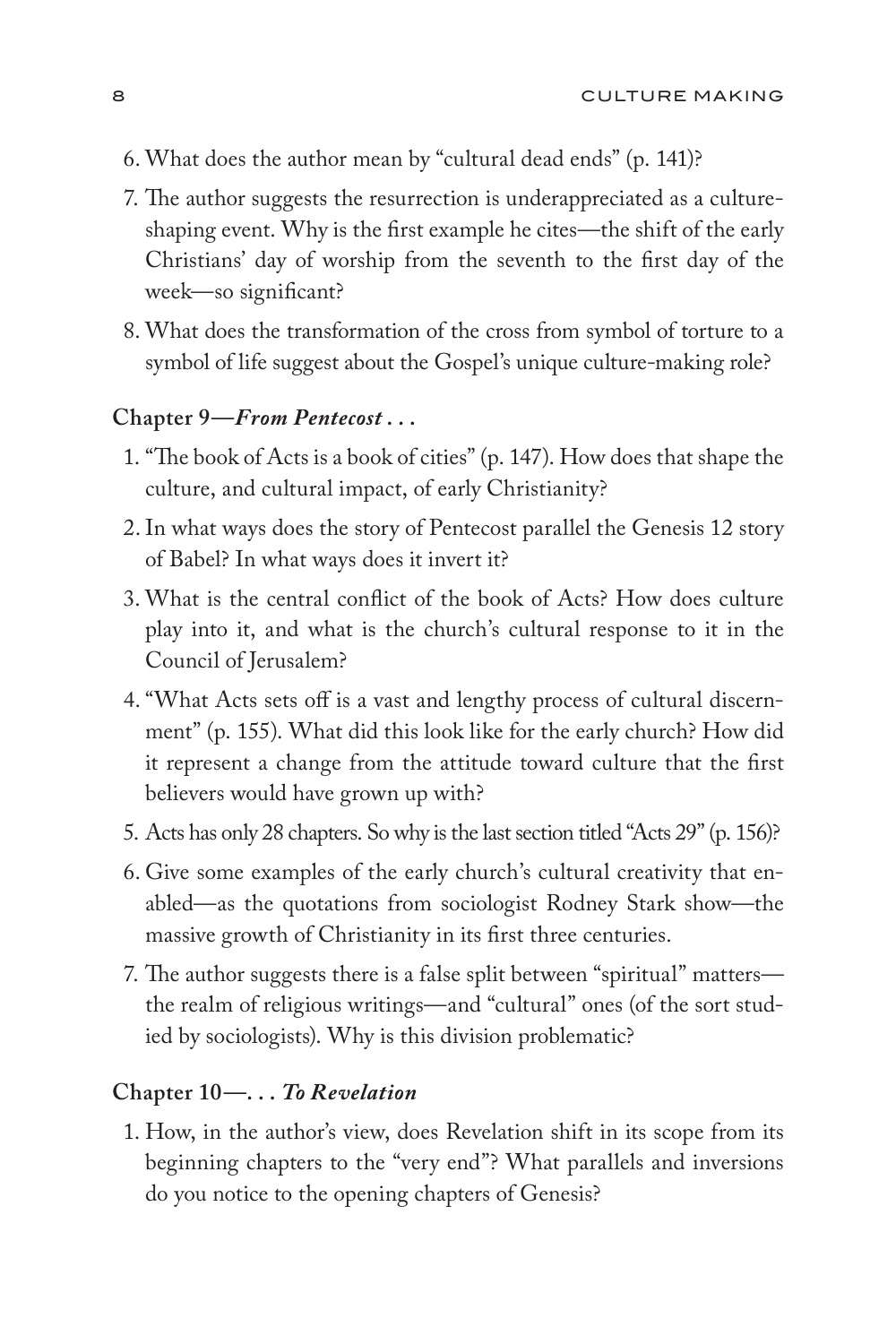- 2.In general, are the descriptions of the Holy City more likely to make your "eyes widen with expectation or glaze over with boredom" (p. 163)? Why do you think that is? Did reading this section change your reaction?
- 3. How is the New Jerusalem a reversal of the Tower of Babel?
- 4. In what ways is the New City an immensely cultural creation, even down to the materials it's made of?
- 5. How does the New Jerusalem differ from the cultural forms (city, temple) on which it is based? What does that suggest for the role of culture in it?
- 6. List a few of the cultural goods to be found in the "redeemed city" as described in Isaiah 60. What's significant about their origins?
- 7. What do you make of the idea of "non-Christian" goods having a place in the New Jerusalem?
- 8. The author suggests that some cultural artifacts will be excluded from the City as dead ends or half-baked mediocrities. List three or four examples of cultural offerings that you suspect are irredeemable.
- 9. Now list five cultural artifacts that you hope, in broken and redeemed form, will be part of "the glory and honor of the nations" (p. 170) that will furnish the New Jerusalem.
- 10. What are a few of your own cultural endeavors—creating, cultivating—that you hope will be some small part of that same glory and honor?
- 11. What, the author asks, will we spend our (eternal) time doing in the New Jerusalem? How does that differ from your own notions of heaven?
- 12.What are some examples of "the glory and honor of the nations," as you listed in questions 9 and 10, that require participation—can't just be looked at, but have to be performed?
- 13. How is the work of the citizens of the New Jerusalem a continuation of God's original mandate to Adam and Eve? How does it move beyond that earliest vocation?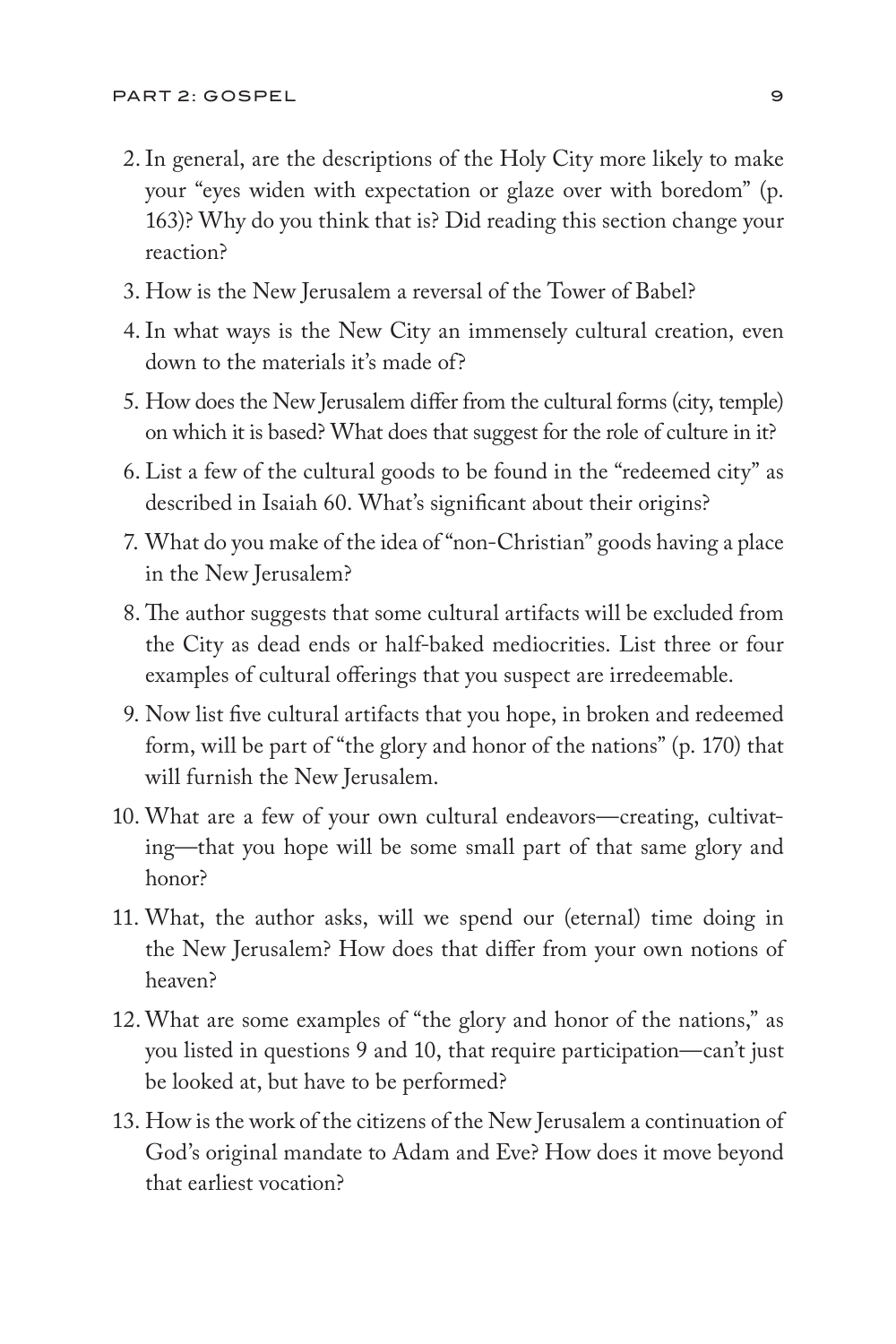## **Chapter 11—***The Glorious Impossible*

- 1. What do you think the author means in saying "the gospel cannot be contained within culture" (p. 176)?
- 2. How does the promise and challenge of the gospel mirror the inherent tension of the phrase "the glorious impossible"?
- 3. What are the different ways the gospel seems to be gloriously impossible (a) in cultural contexts where Christianity is at the center, and (b) in places where Christianity exists mostly in the margins?
- 4. How does the author use the story of the Rwandan genocide and its after-effects to trace out the tension of the glorious impossible—of failed Christendom but also of opportunities for grace and goodness to be born out of devastating tragedy? Are there other examples from recent history that might tell similar stories?
- 5. Did you skip the section about Niebuhr's cultural typology? Why or why not?
- 6. What might be some of the differences between a book called *Christ and Culture* and one called *Jesus and the Cultures?*
- 7. What are some of the dangers of moving from a concept of "Christ transforming culture" to one of "Christians transforming culture"?
- 8. Though Niebuhr's analysis traces the precariousness of our cultural activity (p. 183), what, in the author's view, does he miss out on showing?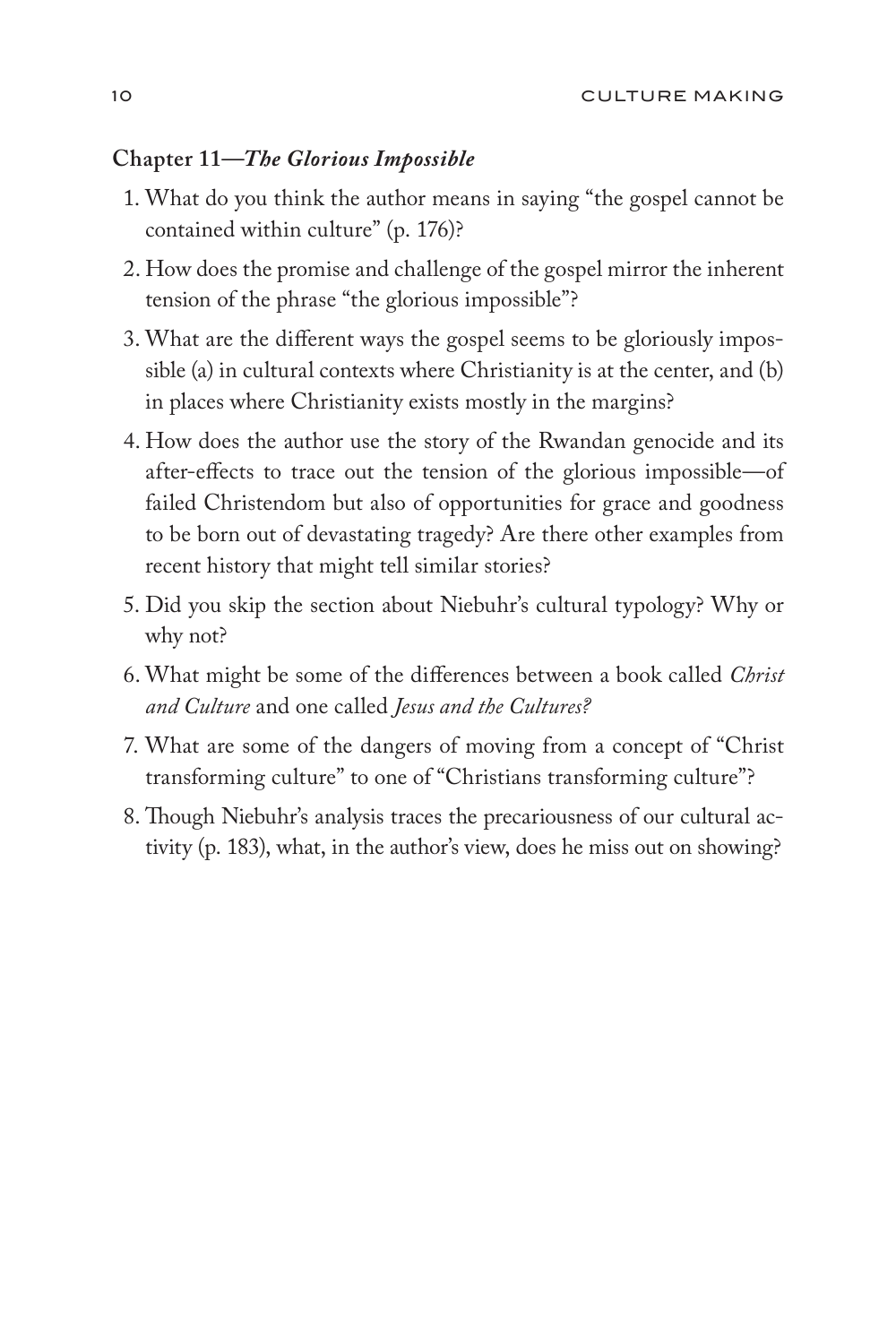# PART 3: CALLING

#### **Chapter 12—***Why We Can't Change the World*

- 1. Why do you suspect there are so many books published these days with the phrase "changed the world" in the title?
- 2. What's the problem, according to sociologists, about the very idea of trying to change the world?
- 3. More basically, what does it mean to change the world? Think of three situations where "changing the world" would mean rather different things.
- 4. What is the temptation that the author tries to counter with his repetition of the phrase "past performance is no guarantee of future results"?
- 5. What does "survivor bias" mean? How does it give us a false sense of the world-changing ability of certain individuals and cultural innovations?
- 6. What's the difference between necessary and sufficient conditions (p. 195)? What happens when we start confusing the two?
- 7. Think of an example of a person or position that at first glance seems to easily have the power to "change the world" on a significant scale. What are some ways that this power may in fact be quite circumscribed?
- 8. How does scale (from small to large) affect our prospects for worldchanging? Name a situation or scale where you have a lot of worldchanging power; one where you have no world-changing power at all; and one where you have some power, but far less than you'd hope.
- 9. Why does the power of cultural goods quickly surpass the power of the people who make those goods?
- 10. What are one or two cultural goods in your own everyday life (things you've received, purchased or created) that have had unintended consequences?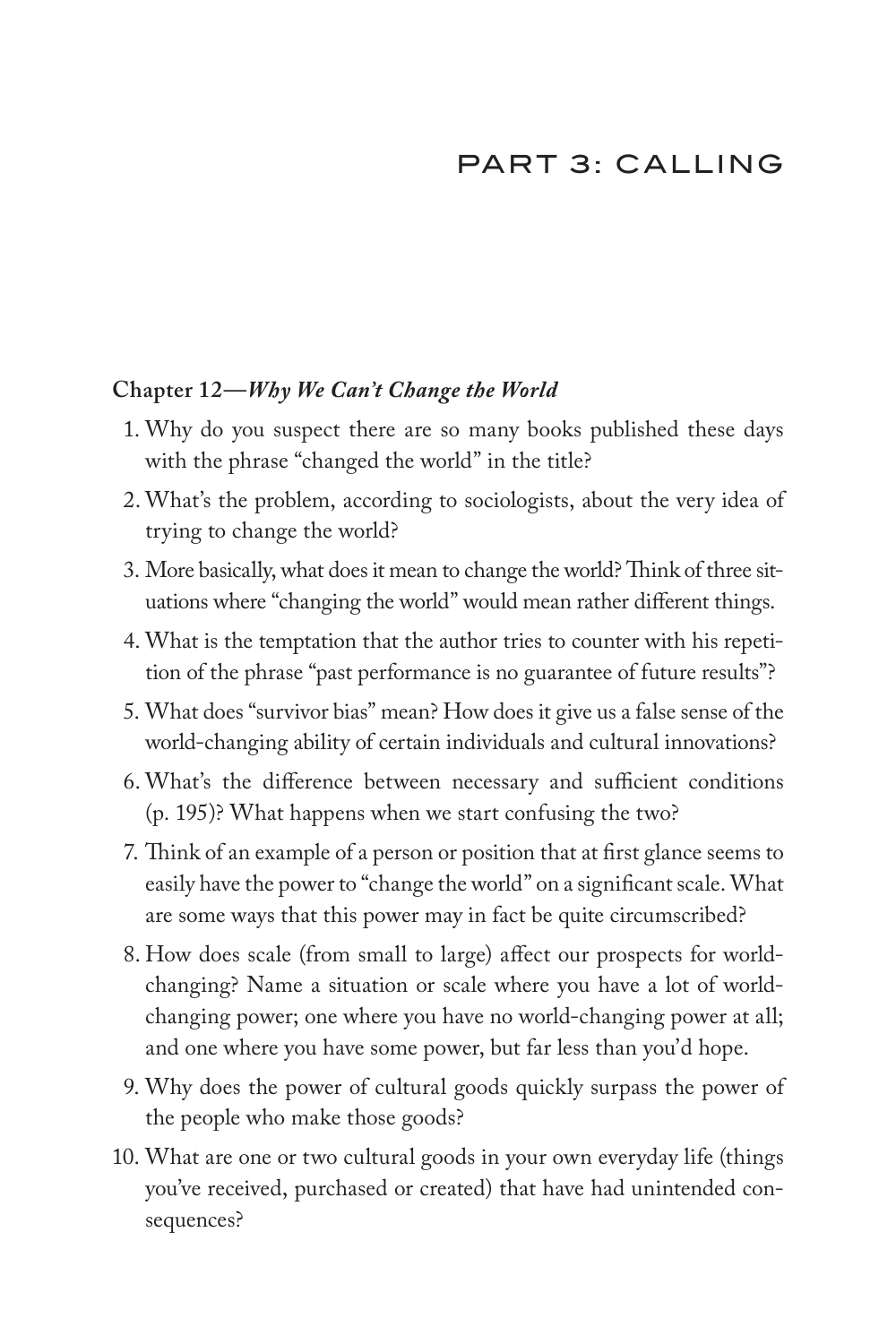- 11. Why is the implied phrase "for the better" that comes after much discussion of "changing the world" perhaps more tenuous than we like to imagine?
- 12. Did you find yourself reading this chapter with impatience, with "a mixture of relief and depression" (p. 201), or with something in between?

# **Chapter 13—***The Traces of God*

- 1. What are some of the dangers of reading God's intentions into historical events? Can you think of an event (historic or contemporary) that you at one point thought was a clear and understandable "act of God" but about which now you're not so sure?
- 2. That said, what are the two biblical events that underscore our need to recognize and respond to God's hand in history? What is it about the after-effects of these two events that makes the argument that God was clearly at work in them most plausible?
- 3. What do the exodus and the resurrection stories tell us about God's relation to the powerless? What do they tell us about his relation to the powerful?
- 4. Give an example or two of present-day "elites [using] their privilege to create cultural goods that primarily serve other elites" (p. 209).
- 5. Give one or two examples of culture cultivating and culture making by those with limited cultural power that reinforces "the way of the world."
- 6. Think of a few ways in which the elites can serve the powerless that are, though service, nonetheless also "the way of the world"—leaving the powerless dependent and needy.
- 7. What do Jesus' "inaugural address" in Luke 4 and the quoted passages from Isaiah 40 and 57 (pp. 210-11) suggest about God's plan to use both the powerless and the powerful for his purposes? In what ways is this both good news for the poor and "not unequivocally bad news" for the powerful?
- 8. Pick two cultural realms—one small-scale (like your home, workplace or neighborhood) and another large-scale (like a nation, industry or demographic group). Now ask, and try to answer, the "most basic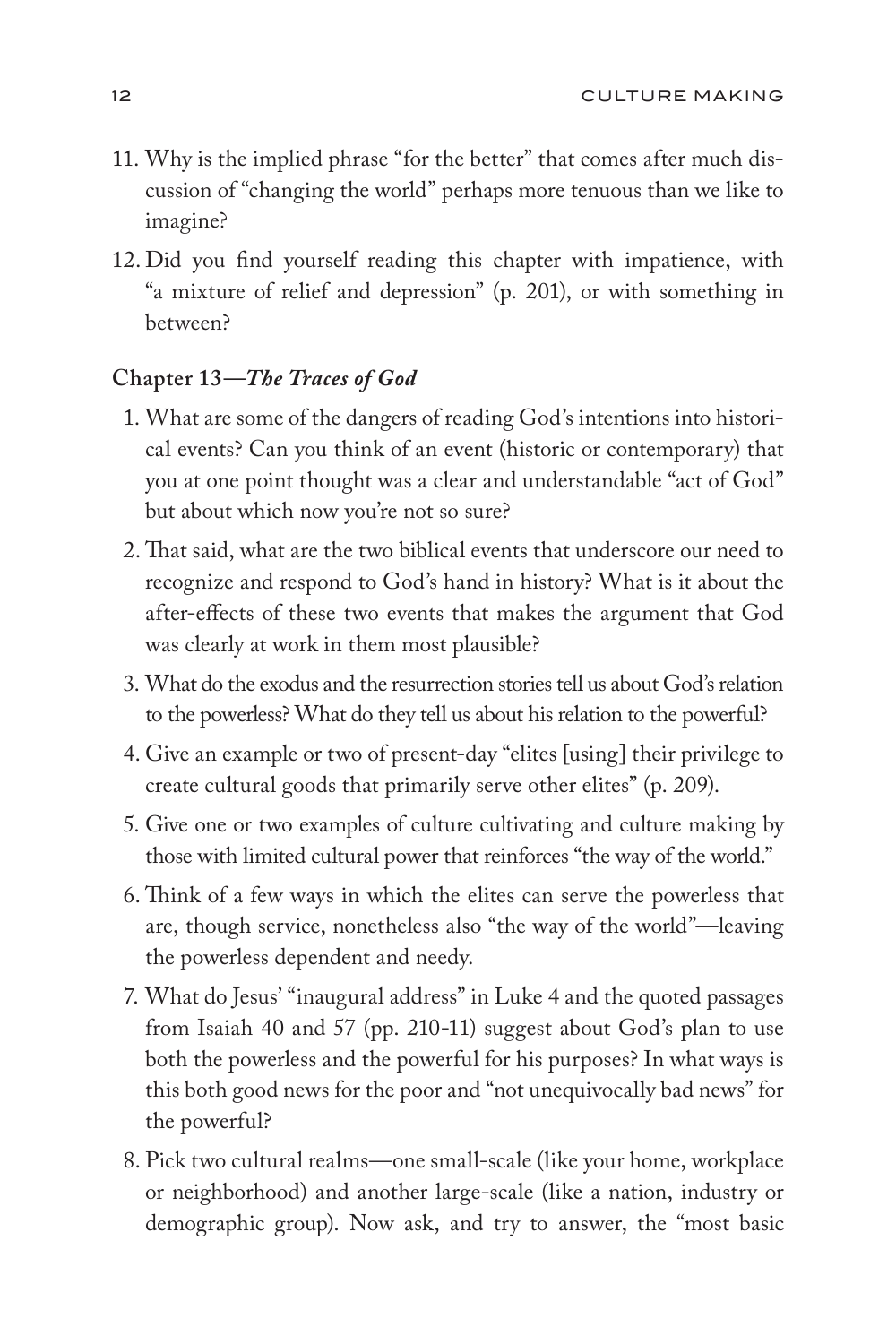questions" (p. 214) suggested for those who believe God is on the move in human culture:

- *• What is God doing in these two cultural realms?*
- *• What is his vision (in the realms from the previous question) for the horizons of the possible and impossible?*
- *• Who are the poor who are having good news preached to them?*
- *• Who are the powerful who are called to spend their power on behalf of the powerless?*
- *• Where is the impossible becoming possible?*

## **Chapter 14—***Power*

- 1. What do you think about the author's statement that practically none of us can become celebrities like Princess Diana, but each of us can become saints like Mother Teresa (with faces to match)? Does this thought seem realistic? attractive? challenging? sobering?
- 2. What is the author's definition of power (p. 219)?
- 3. What do you make of the idea that cultural goods can be proposed but never truly imposed?
- 4. Name a time/place/situation where you've experienced cultural power (you were comfortable, your jokes were funny, your ideas were accepted). Now name one where you've experienced cultural powerlessness. What was that like?
- 5. Why, of money, sex and power, is power "by far the most slippery and most dangerous" (p. 222)? Do you agree? Is this true for everyone or just for certain people?
- 6. Do you agree that "no one ever has enough power"?
- 7. Can you think of an example from recent history (or your own experience) of good intentions becoming subverted by the need to amass and maintain power?
- 8. Why do you think the church has a much easier time talking about proper stewardship of sex or money than it does talking about power?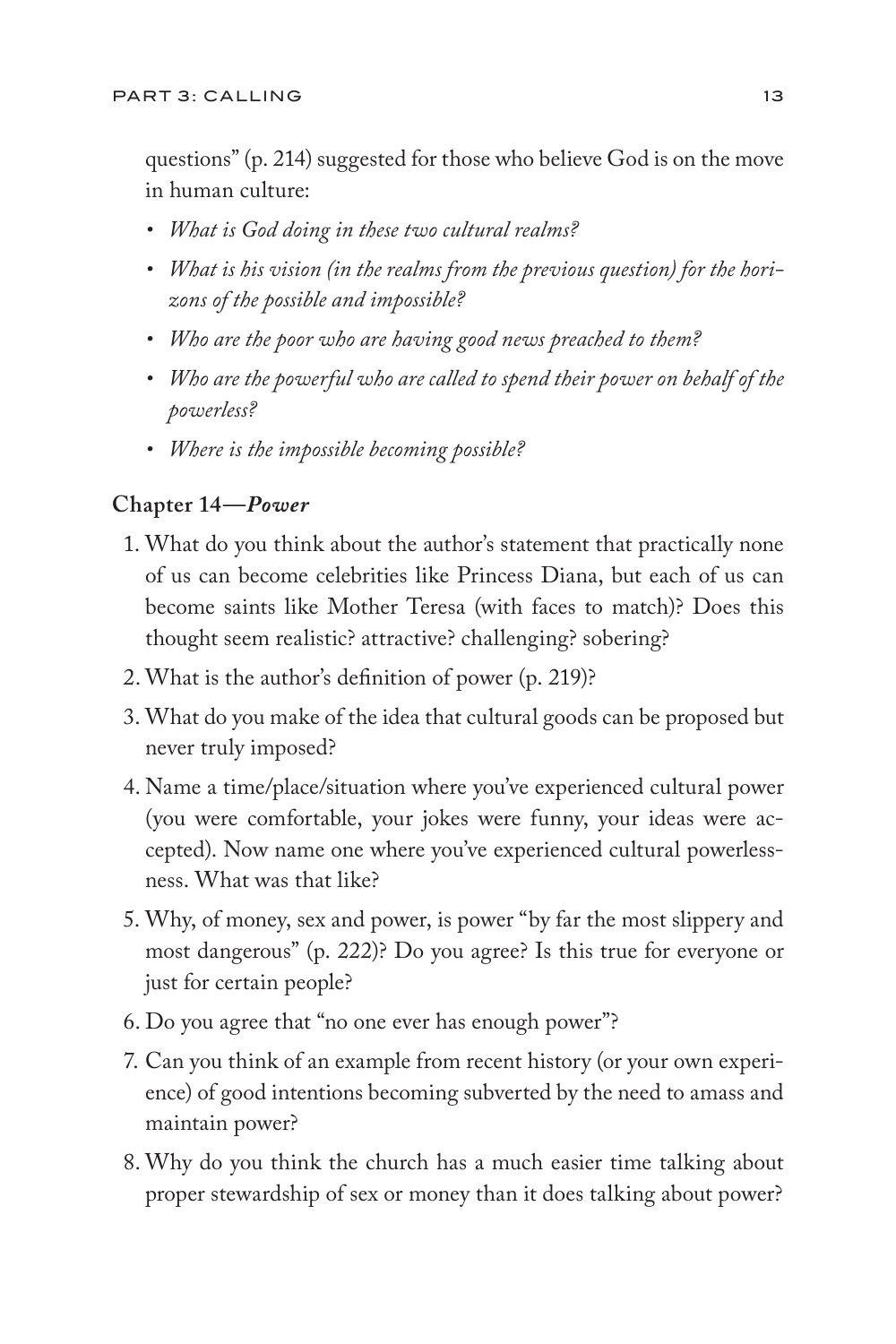- 9. What aspects of power does God invite us to leave behind, and what does he offer us in their place?
- 10. How does embracing disciplines help us when facing temptation?
- 11. How does the discipline of service help us deal with the gift and temptation of power? What does a servant do with his or her power?
- 12. Do you already practice—regularly or occasionally—a discipline (perhaps like the author's commitment to annual travel outside the developed world) that offers you the chance and challenge to step away from whatever power you have and into a more humble, dependant servant's role?
- 13. What is the difference between spending our cultural power alongside those less powerful than ourselves and spending it on behalf of them? How do these two modes affect the way we—and those we're serving—relate to power? Which is more empowering? To whom?
- 14. How does the author define stewardship? What is the difference between service and stewardship? How does each relate to our own power and to the power of those we're working with?
- 15. How is stewardship closer to investing than to charity?
- 16. "Where have you successfully proposed a new cultural good?" (p. 235). Make a list of examples. What do these say about the realms, large or small, in which you have cultural power?
- 17. Now that you've thought about where and when you have cultural power, ask, "With whom am I sharing my power?" How are you making it possible for others to cultivate and create culture? List a few individuals and examples.

#### **Chapter 15—***Community*

- 1. What is the ratio the author is describing as "the 3, the 12 and the 120"?
- 2. Think of three different cultural goods—say, something you could buy in a store, something you'd find in a museum and something that has to be consumed (eaten, heard, watched, played)—and think about the kind of groups that created them. Who might have been their 3, 12 and 120?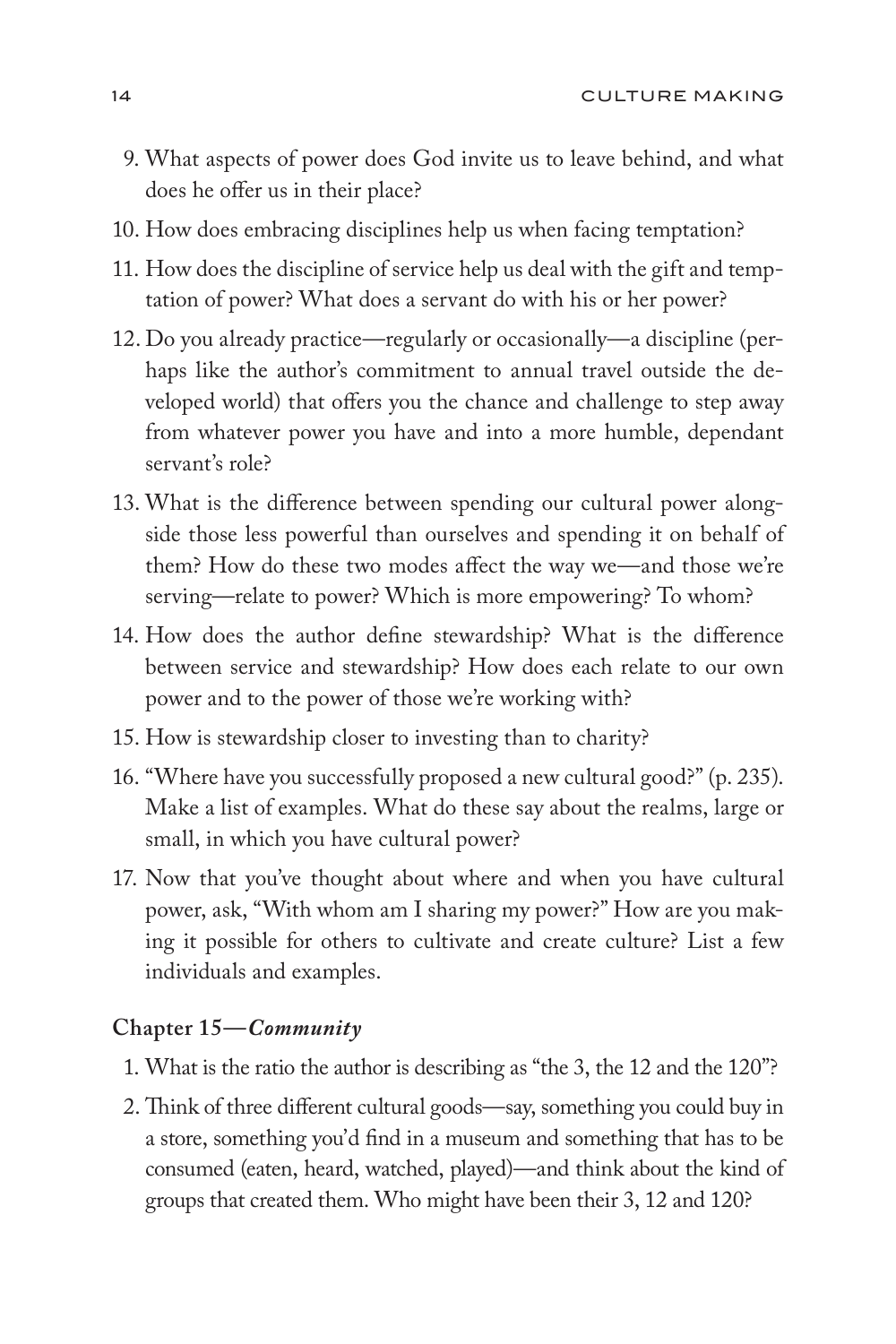- 3. Give an example from the Old and New Testament of the ratio of 3 : 12 : 120—bonus points for citing one not used by the author!
- 4. What do you make of the author's claim, "Absolutely no one makes culture alone" (p. 247)?
- 5. Who are your "3"? Are you part of more than one 3 in different realms of culture making? Are your current 3 different than the creative community you were part of a few years ago? than you imagine being a part of in a few years' time?
- 6. What does it mean to be willing to "start and end small" (p. 248)?

# **Chapter 16—***Grace*

- 1. Have you known people (no need to name names!) who fit into the categories of "strivers," "legacies" and "children of grace"? What was distinct about how people in each category seemed to view culture and culture making?
- 2. What are a few gifts from God that are so basic you can tend to overlook or dismiss them? What would your version be of the prayer, "I thank you, Lord, that I woke up this morning in my right mind, and with the use and activity of my limbs"?
- 3. What might the opening of the parable of the prodigal sower, in which he spreads the seed widely, have to teach us about creating culture?
- 4. What does the conclusion of the parable tell us about the results of our efforts at culture making?
- 5. List examples from your own experience of where your cultural "sowing" has yielded varied results: times when nothing came of the attempt; times where you saw success, but roughly equal to the amount of effort you put in; and times of real multiplication, where what you got out of the effort far exceeded, in quantity and grace, what you put in.
- 6. The author says the most important question for discerning our calling is "Where do you experience grace—divine multiplication that far exceeds your efforts?" (p. 257). What's your answer to that currently? Have there been times in your life where the answer would have been different?